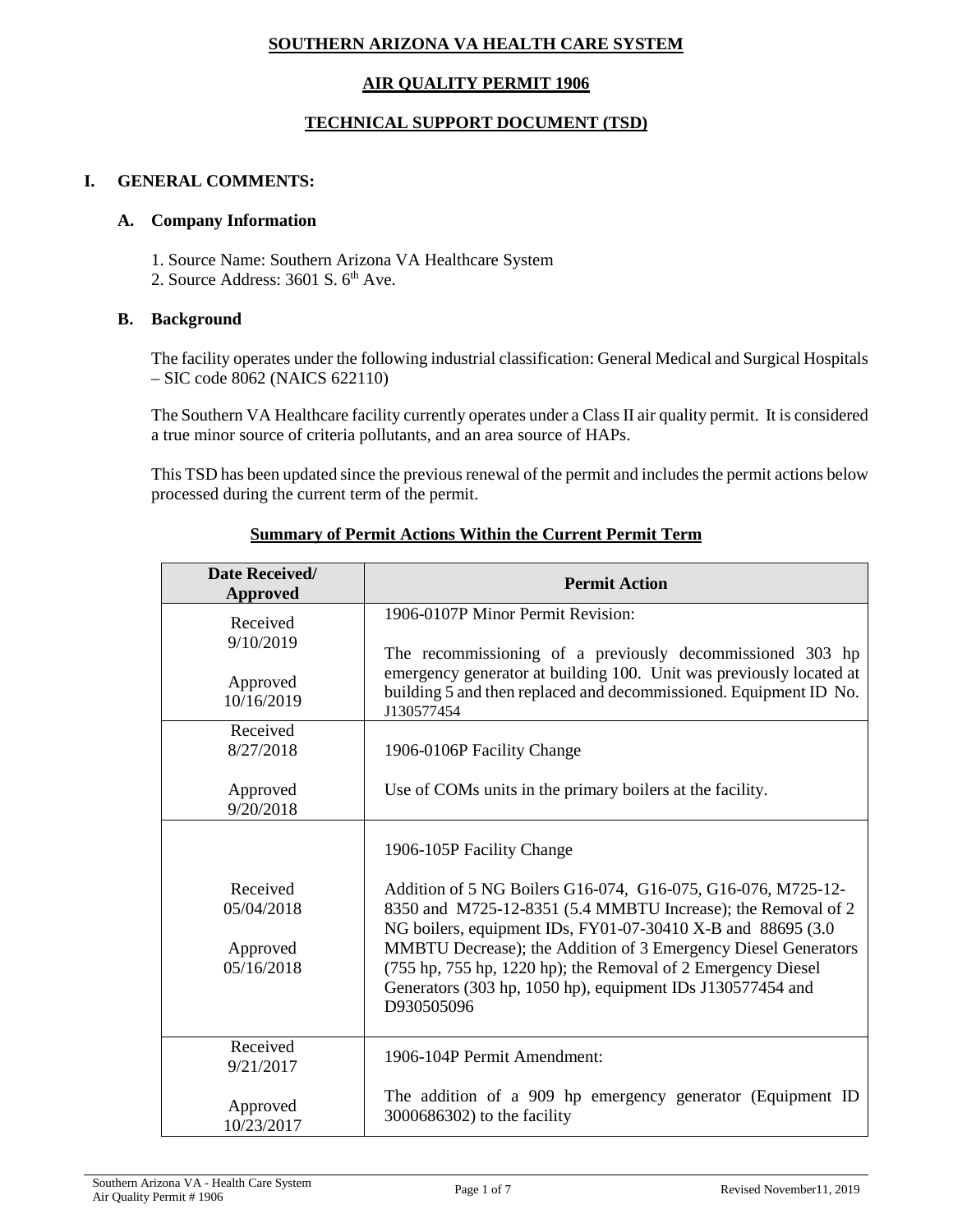## **C. Attainment Classification**

The Southern VA Healthcare facility is located in an area that is in attainment for all pollutants

# **II. SOURCE DESCRIPTION**

### **A. Process Description**

The Southern VA Healthcare facility operates 3 steam supply boilers, 2 hot water boilers, 11 large capacity ( $> 600$  hp) emergency generators, and 4 small capacity ( $< 600$  hp) emergency generators. 6 portable generators were listed in the application but these units are not sources required to be permitted.

The steam supply boilers are dual fired boilers that can fire natural gas or distillate fuel oil (incl. diesel). The emergency generators are all fired with diesel fuel.

### **B. Operating Capacity and Schedule**

The operating schedule at the facility is not limited and the facility and equipment is permitted for operation 7/days/week, 24 hours a day, 365 days a year

## **C. Air Pollution Control Equipment**

No post combustion air pollution control equipment is being operated on the boilers or stationary rotating machinery.

## **III. REGULATORY HISTORY**

The Southern VA Healthcare facility is currently in compliance with all Pima County Code requirements.

### **IV. EMISSIONS ESTIMATES**

Emission estimates were derived using emission factors from AP-42 tables. AP-42 tables 3.3-1 thru 3 and 3.4- 1 thru 4 (Diesel Industrial Engines and Large Stationary Diesel Engines) were used for emergency generator emission factors. For the boilers, the emission factors for natural gas and distillate fuel oil were from AP-42.

Federal requirements currently limit "emergency" designated generators to operate no more than 100 hours of operation for maintenance and readiness testing, while there is no limit on hours of operation during true emergencies.

In accordance with the federal limits, the controlled facility-wide PTE has been calculated using 100 hours of operation for each emergency generator.

The following tables outline the Southern VA Healthcare System facility's controlled potential to emit air pollutants.

| Controlled <sup>1</sup> Facility-Wide Potential Emissions of Pollutants (tons/yr) |           |           |       |       |       |                                 |                 |             |              |               |
|-----------------------------------------------------------------------------------|-----------|-----------|-------|-------|-------|---------------------------------|-----------------|-------------|--------------|---------------|
| <b>Conventional or Criteria Air Pollutant</b>                                     |           |           |       |       |       | <b>NSPS</b><br><b>Pollutant</b> |                 | <b>HAPs</b> |              |               |
| PM <sub>2.5</sub>                                                                 | $PM_{10}$ | <b>PM</b> | NOx   | VOC-  | CO    | SO <sub>2</sub>                 | Lead            | N/A         | <b>Total</b> | <b>Single</b> |
| 4.31                                                                              | 4.28      | 4.28      | 31.82 | 11.23 | 17.21 | 85.91                           | ND <sup>2</sup> | N/A         | < 7.89       | < 7.5         |

<sup>1.</sup> Emergency generator engine PTE is calculated on limited operation of the emergency generators (100 hrs/year). Boiler PTE is calculated on unlimited operation while firing natural gas or distillate fuel oil (incl. diesel) containing less than 0.5% wt. Sulfur. Surface coating PTE is calculated based on a 2500 gallon limit for combined coatings and solvents usage (including architectural coatings) using worst case emissions of 8 lb VOC/gal and 6 lb HAP/gal.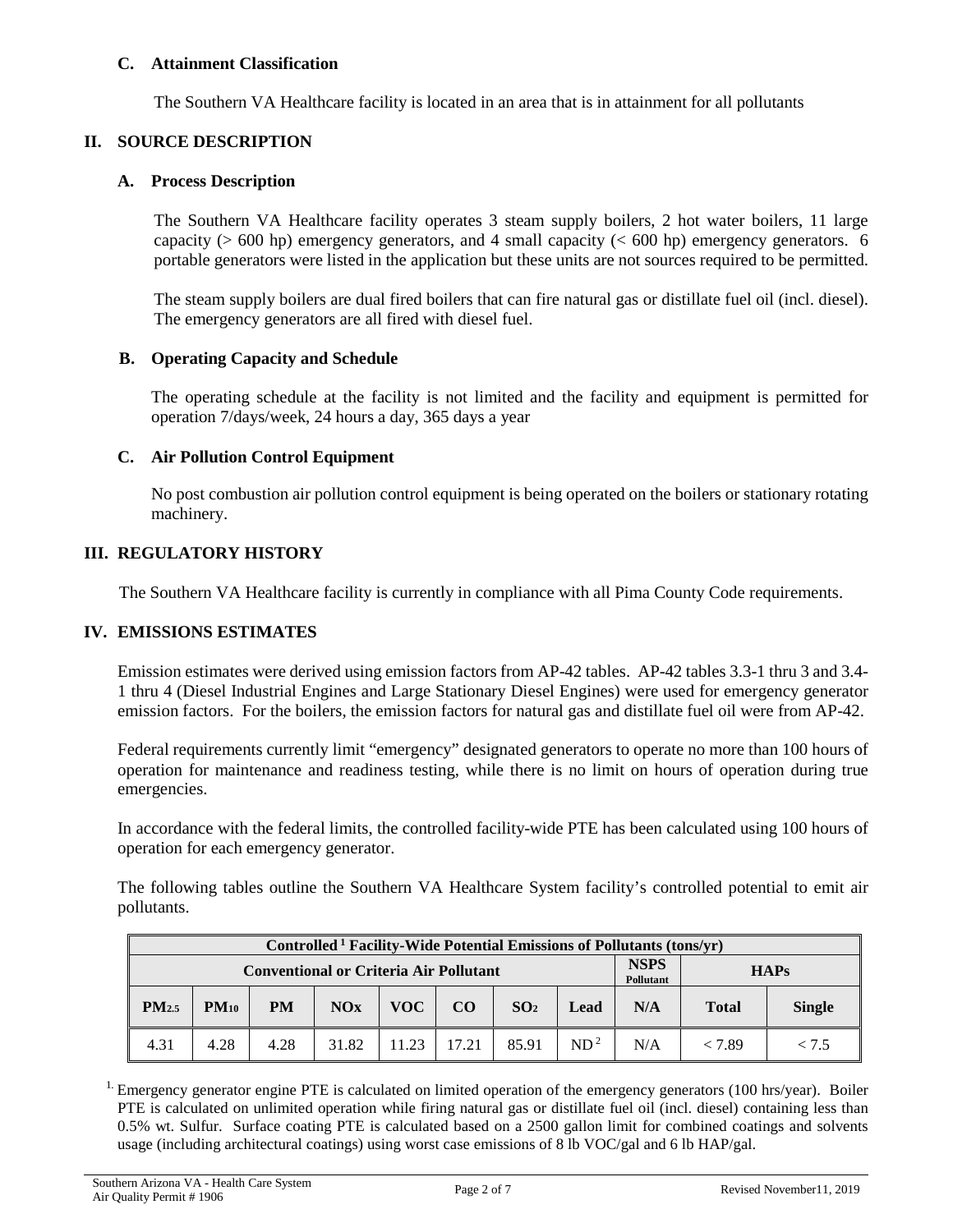2. No Data. These emissions are insignificant.

## **V. APPLICABLE REQUIREMENTS**

### **40 CFR, Part 60 Standards of Performance for New Stationary Sources**

| Subpart A General Provisions                                                         |
|--------------------------------------------------------------------------------------|
| Subpart Dc NSPS for Small Industrial-Commercial-Institutional Steam Generating Units |
| Subpart IIII NSPS for Stationary Compression Ignition Internal Combustion Engines    |
| Appendix A Test Methods                                                              |

## **Pima County Code Title 17, Chapter 17.12 – Permits and Permit Revisions**

## **Article I – General Provisions**

| 17.12.010                                                                                                            | <b>Statutory Authority</b>                            |
|----------------------------------------------------------------------------------------------------------------------|-------------------------------------------------------|
| 17.12.020                                                                                                            | Planning, Constructing, or Operating Without a Permit |
| 17.12.040                                                                                                            | Reporting requirements                                |
| 17.12.045                                                                                                            | Test methods and procedures                           |
| 17.12.050                                                                                                            | Performance tests                                     |
| 17.12.080                                                                                                            | Permit Display or Posting                             |
| $\mathbf{A}$ $\mathbf{A}$ $\mathbf{A}$ $\mathbf{A}$ $\mathbf{A}$ $\mathbf{A}$ $\mathbf{A}$ $\mathbf{A}$ $\mathbf{A}$ |                                                       |

## **Article II – Individual Source Permits**

- 17.12.165 Permit application processing procedures for Class II and Class III permits
- 17.12.185 Permit contents for Class II and Class III permits
- 17.12.235 Facility Changes that require a permit revision
- 17.12.240 Procedures for certain changes that do not require a permit revision Class II or Class III
- 17.12.255 Minor Permit Revision
- 17.12.260 Significant Permit Revision
- 17.12.270 Permit Reopenings Revocation and reissuance Termination
- 17.12.350 Material permit condition

# **Article VI – Individual Source Permits**

17.12.520 Fees related to Class II and Class III permits

# **Pima County Code Title 17, Chapter 17.16 – Emission Limiting Standards**

## **Article I – General Provisions**

| 17.16.010                          |  |  |  | Local rules and standards; Applicability of more than one standard |
|------------------------------------|--|--|--|--------------------------------------------------------------------|
| $\sim$ $\sim$ $\sim$ $\sim$ $\sim$ |  |  |  |                                                                    |

- 17.16.020 Noncompliance with applicable standards
- 17.16.030 Odor limiting standards

## **Article II – Visible Emission Standards**

- 17.16.040 Standards and applicability (includes NESHAP)
- 17.16.050 Visibility limiting standard

### **Article IV – New and Existing Stationary Source Performance Standards**

| 17.16.130 | Applicability                                                                  |
|-----------|--------------------------------------------------------------------------------|
| 17.16.165 | Standards of performance for fossil-fuel fired industrial commercial equipment |
| 17.16.230 | Standards of performance for storage vessels for petroleum liquids             |
| 17.16.340 | Standards of performance for stationary rotating machinery                     |
| 17.16.400 | Organic solvents and other organic materials                                   |
| 17.16.430 | Standards of performance for unclassified sources                              |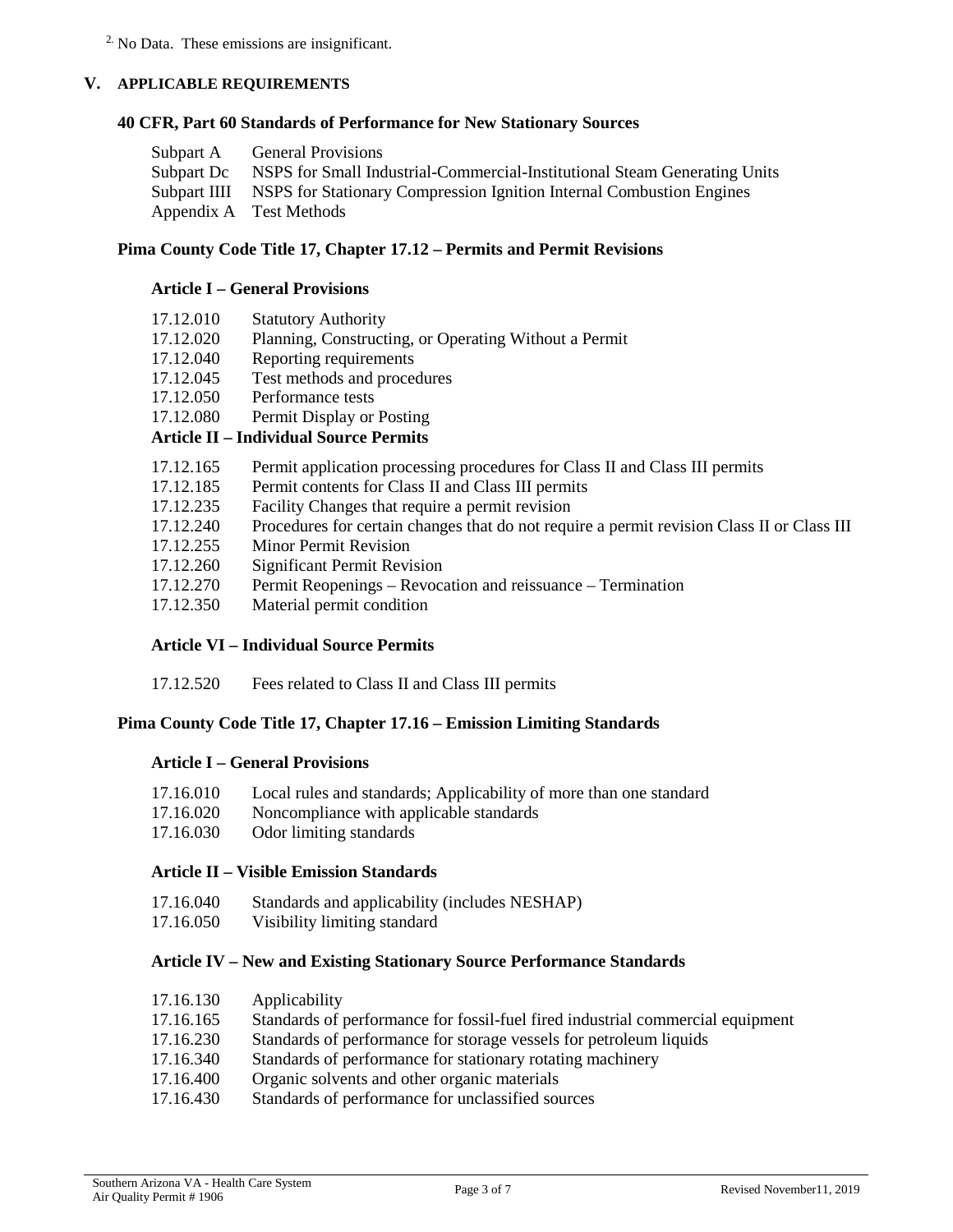## **Pima County Code Title 17, Chapter 17.20 – Emissions Source Testing and Monitoring**

17.20.010 Source sampling, monitoring and testing

17.20.040 Concealment of emissions

# **Pima County Code Title 17, Chapter 17.24: – Emissions Source Recordkeeping and Reporting**

17.24.020 Recordkeeping for compliance determination

## **VI. REQUIREMENTS SPECIFICALLY IDENTIFIED AS NON-APPLICABLE**

- 1. In accordance with 40 CFR 63.6585(f)(3), NESHAP Subpart ZZZZ does not apply to institutional generators that are not operated for more than 100 hours for maintenance and readiness testing.
- 2. 40 CFR Part 63, Subpart JJJJJJ has been identified as non-applicable since the boilers will be operated as gas-fired boilers. Should the boilers switch to fuel oil use and become subject to Subpart JJJJJJ in the oil firing subcategory as defined in 40 CFR 63.11237 a significant permit revision will be required and compliance with Subpart JJJJJ will be required within 180 days of the effective date of the fuel switch.

# **VII. PERMIT CHANGES and APPLICABILITY DETERMINATIONS**

### **A. Permit and Permit Summary**

The Specific Conditions have been organized into permit sections specific to the equipment and emission source categories at the facility.

# **B. General Applicability (Section 1):**

This Section of the permit provides a reference for the PCC and federal rules that apply to the facility and operations, and to help organize the permit sections. Specific Conditions relating to the applicability of permitted facility sources are included in Section 6.

### **C. Facility-Wide Operations (Section 2):**

This Section incorporates the facility wide provisions applicable to all sources at the facility and is used to streamline provisions that may apply to the specific sources and operations in other Sections of the permit. The facility-wide provisions include the following: operating limitations, general control standards, materials handling standards, odor limiting standards, surface coating operations, opacity limits, visibility limiting standard, and asbestos requirements for demolition and renovation activities. This Section also includes the facility-wide provisions for recordkeeping, reporting, facility changes, and testing.

### **D. Fossil Fuel Fired Industrial and Commercial Equipment (Boilers and Heaters) (Section 3):**

This Section incorporates applicable PCC requirements and operating limitations for boilers, heaters, and fuel fired equipment to avoid certain requirements in PCC 17.16.165, 40 CFR Part 60, NSPS Subpart Dc, and 40 CFR Part 63, NESHAP Subpart JJJJJJ for certain classes of boilers. The specific applicability is provided in Section 6 and indicated in the equipment list in Attachment 2.

The listed larger capacity dual fired steam supply boilers in the equipment list are limited to firing natural gas, distillate fuel oil (incl. diesel), or both subject to limitations. The specific definition for natural gas in this Section is taken from the NESHAP standard and is a broad definition that also includes LPG or Propane for use in temporary boilers or as an alternate fuel if required.

The fuel oils fired in the boilers are limited to distillate fuels which are limited by ASTM fuel standards to contain no more than 0.5% weight Sulfur (5000 ppmmass) [ref. 40 CFR 63.11237, distillate fuel oil definition and ASTM D 396]. The permit limits the fuel sulfur content to avoid triggering certain federal and other applicable requirements for certain classes of boilers.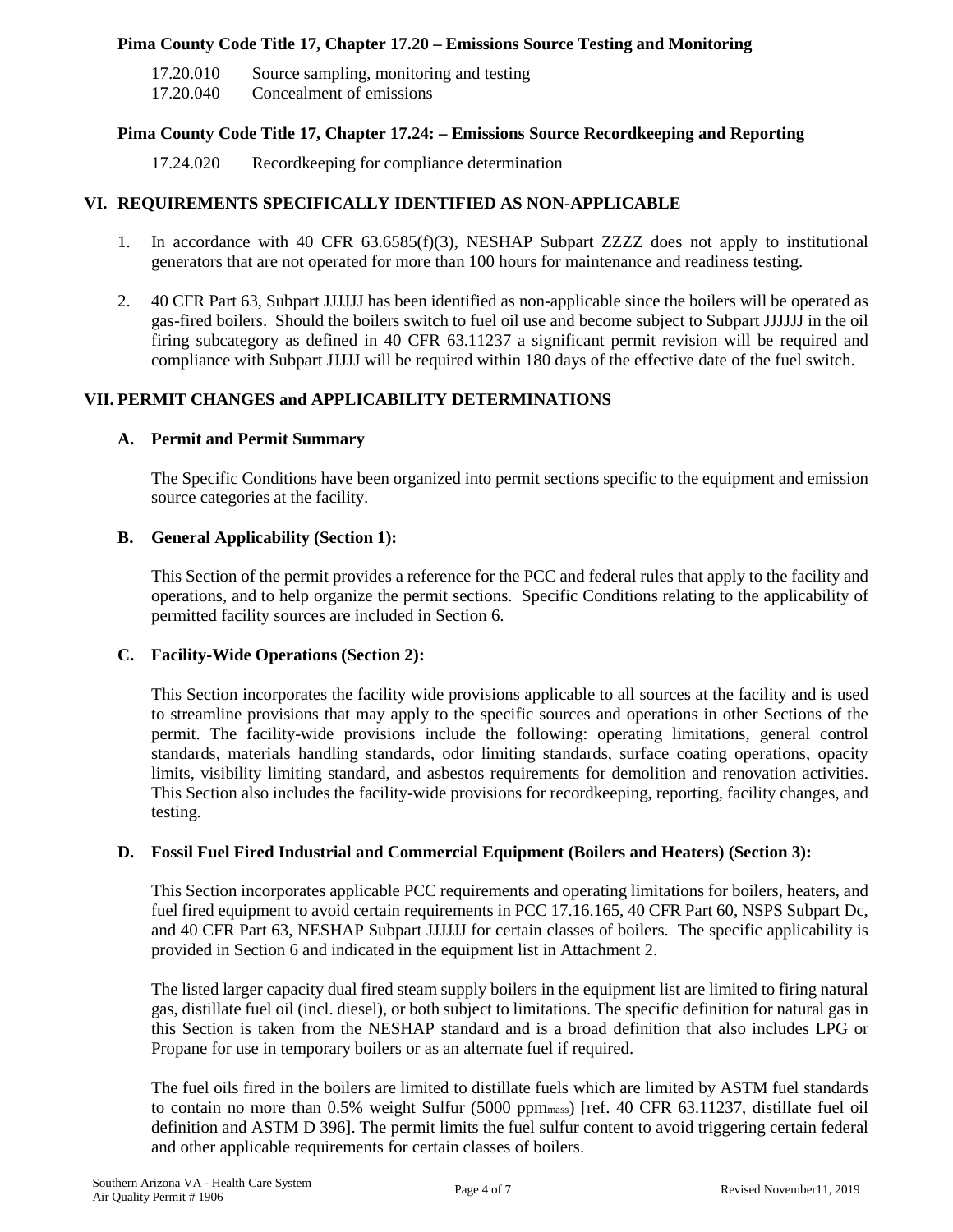The permit limits the Permittee to use liquid fuel oil only during periods of gas curtailment, gas supply interruption, startups, or periodic testing on liquid fuel to avoid triggering tune up requirements for boilers that are considered oil fired boilers subject to 40 CFR Part 63, Subpart JJJJJJ.

# **E. Stationary Rotating Machinery (Section 4):**

This Section contains requirements for internal combustion engines that are not subject to NSPS or NESHAP requirements.

### **F. NSPS for Stationary Internal Combustion Engines 'ICE' (Section 5):**

This Section incorporates specific federal emission limits and requirements for installation and operation of compression ignition engines subject to 40 CFR Part 60, NSPS Subpart IIII. The federal requirements limit operation of emergency engines to less than 100 hours per calendar year for maintenance and testing and less than 50 of the 100 hours per year for non-emergency situations if they qualify per 40 CFR  $60.4211(f)(3)(i)$ . There are no limitations for the use of the emergency generators for true emergencies.

### **G. Emissions from New and Existing Nonpoint Sources (Section 6):**

This section of the permit contains fugitive dust control standards and describes reasonably necessary and feasible precautions for the control of fugitive dust and airborne particulate matter to comply with conditions 10 and 11 of the permit.

### **H. Specific Applicability Provisions (Section 7):**

- 1. This Section of the permit includes specific conditions on the applicability of permitted facility sources and relates the applicability to source categories, affected facilities, equipment, emission sources, installations, activities and operations at the facility.
- 2. Applicable steam generating units (boilers) that comply with Section 3 of the permit shall be considered to be compliant with 40 CFR 60, Subpart Dc, 40 CFR 63, Subpart JJJJJJ, and PCC 17.16.165. The facility is required to submit a significant revision in if the facility desires to fire fuels in the boilers other than those allowed in Section 3 or switching to fuel oil use and status as an oil fired boiler in accordance with 40 CFR 63, Subpart JJJJJJ.

### **VII. Periodic Monitoring**

This is a Class II/III permit and as such does not include the mandatory submittal of a semiannual summary report of required monitoring or an annual compliance certification to the Control Officer. The permit requires the facility to maintain the required periodic monitoring records on site and their submittal as requested by the Control Officer in order to demonstrate compliance.

### **IX. Control Technology Determination**

No control technologies needed to be determined; the source is not subject to RACT, BACT or LAER.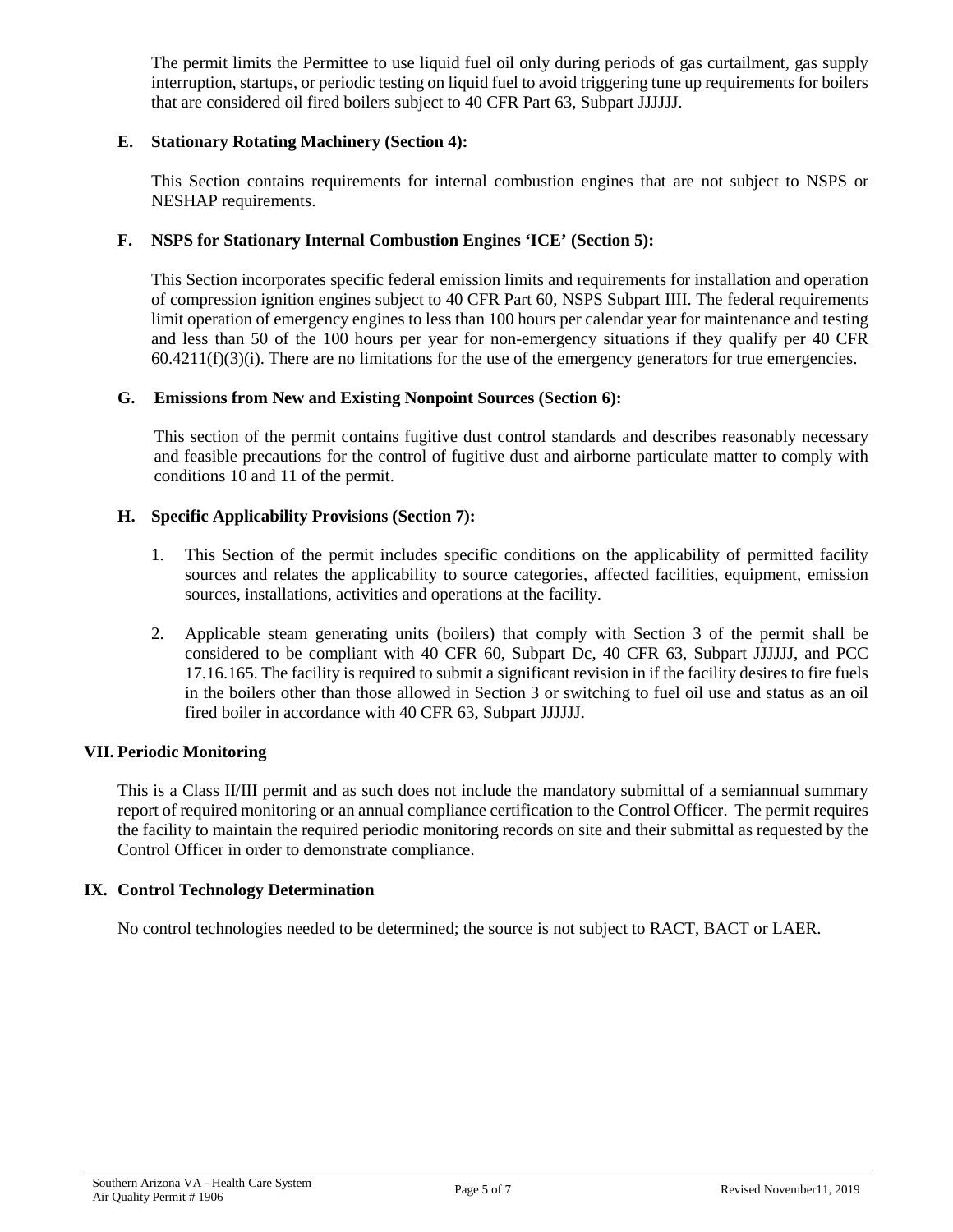# **X. Exclusion of PCC Particulate Matter Discharge Rate Standards**

The applicable PCC rule for limiting the maximum particulate matter discharge rates is not normally included in Class II and III area source permits as explained below.

- For particulate matter sources, the calculated maximum particulate matter discharge rate, as provided in Title 17, yields maximum rates that far exceed the emissions expected from most typical area sources. For example a 200 ton/hour process source, which is typical for an average construction aggregate screening operation, would be limited to a maximum particulate matter discharge rate of 40.4 lbs/hour or 177 tons/year. This limit far exceeds estimated emissions from typical sources using EPA AP-42 emission factors and the source is far more likely to exceed opacity and visibility limiting standards well before reaching this limit.
- With regard to fuel burning equipment, PCC 17.16.165.C limits the emissions of particulate matter from commercial and industrial fossil-fuel fired equipment (including but not limited to boilers). This limit is not normally included in permits because allowable emissions are consistently over an entire order of magnitude higher than EPA AP-42 estimated potential emissions. The chart below, illustrates the point.



**Comparison of Emissions of PM-10 for Boilers: PCC Allowable vs AP-42 Estimated**

Comparative Chart of Allowable Particulate Emissions Under Pima County Code, Title 17, and Estimated Potential Emissions based on EPA AP-42 Estimates for External Combustion Sources. Allowable emissions are consistently over ten times estimated potential emissions. Therefore, it is not necessary to include the standard in the permit explicitly, but by reference in Attachment 1.

# **XI. Exclusion of PCC Sulfur Dioxide Emission Standards**

Compliance with the fuel sulfur limitation requirements in the permit shall ensure compliance with the Sulfur Dioxide Standards of PCC 17.16.165.E and 17.16.340.F; which limit the emission of  $SO<sub>2</sub>$  to 1.0 pound per million BTU of heat input when burning low sulfur fuel. The definition of low sulfur fuel (PCC 17.04.340.A. "Low Sulfur Fuel") is fuel oil containing less than 0.9 percent sulfur by weight. "High Sulfur Fuel" is defined as fuel oil containing 0.9% wt. or more Sulfur. In accordance with EPA AP-42 Appendix A, page A-5, the heating value of diesel fuel is estimated at 137,000 BTU per gallon. Thus, 1 million BTU of heat input is equivalent to 7.3 gallons of diesel. At 7.05 lbs per gallon, 51.47 lbs of diesel will produce 1 million BTU. At 0.9% 51.47 lbs of diesel contains 0.46 lbs of sulfur. Combined with Oxygen to form  $SO_2$ , and assuming 100% of the sulfur in the fuel forms  $SO_2$ , this would yield 0.92 lb  $SO_2$  per 1MMBtu. Thus, low sulfur fuel oil will produce 0.92 lbs of SO2 per million BTU of heat input. This is roughly 8% less than the prescribed 1.0 pound SO2 per million BTU limit.